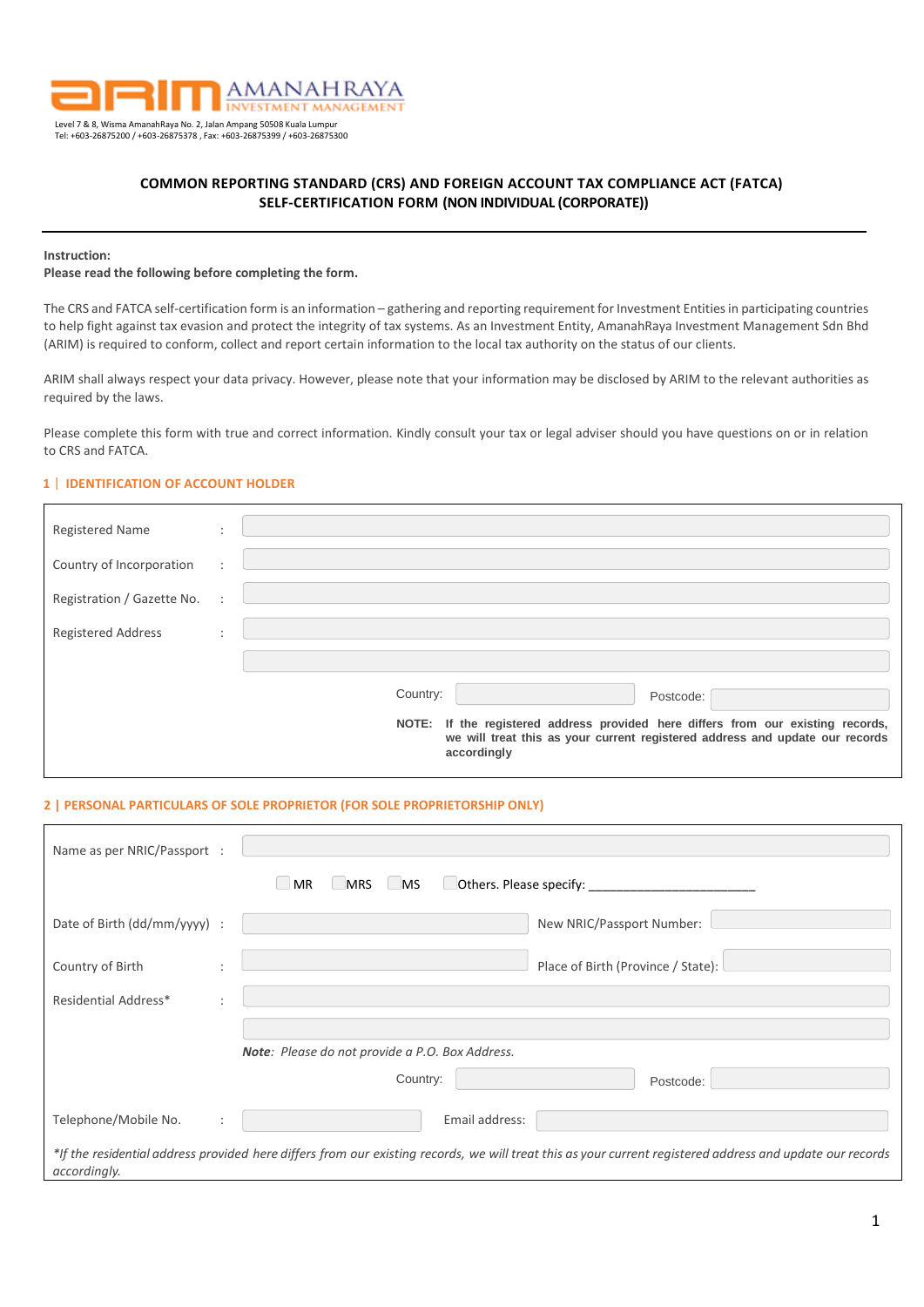## **3 | FATCA SELF-CERTIFICATION**

| А. | Do you currently file a tax return in the U.S.?                                             |     |    |  |  |
|----|---------------------------------------------------------------------------------------------|-----|----|--|--|
|    | $\Box$ Yes<br>$\Box$ No                                                                     |     |    |  |  |
| B. | Type of Entity                                                                              |     |    |  |  |
|    | Financial Institution (Please provide relevant U.S. tax forms)                              |     |    |  |  |
|    | Trust (Please provide relevant U.S. tax forms)                                              |     |    |  |  |
|    | <b>Listed Company</b>                                                                       |     |    |  |  |
|    | Trading Name / Stock Code:                                                                  |     |    |  |  |
|    | Exchange Name:                                                                              |     |    |  |  |
|    | Non-listed Company                                                                          |     |    |  |  |
|    | Does any U.S. Person / entity, directly or directly, own more than 25% of the organisation? |     |    |  |  |
|    | Yes (Please provide relevant U.S. tax forms)<br><b>No</b>                                   |     |    |  |  |
|    | Others                                                                                      |     |    |  |  |
| C. | Individual Self-certification (for Sole Proprietorship only)                                |     |    |  |  |
|    | Please check "/" Yes or No for each of the following questions:                             | Yes | No |  |  |

|   | Are you a U.S. Citizen?                                                               |                 |  |  |
|---|---------------------------------------------------------------------------------------|-----------------|--|--|
|   | Do you hold a U.S. Permanent Resident Card (Green Card)                               |                 |  |  |
| 3 | Are you a U.S. Resident?                                                              |                 |  |  |
| 4 | If you have checked "No" to all three questions above, then please check as:          | Non U.S. person |  |  |
|   | If you have checked "Yes" to any of three questions above, please check as:           | U.S. person     |  |  |
|   | Please fill up U.S. IRS form W9 (https://www.irs.gov/pub/irs-pdf/fw9.pdf?portlet=103) |                 |  |  |

# **4** | **TAX RESIDENCE INFORMATION**

Please complete the following table indication:

- a) the jurisdiction of residence where the Account Holder is a resident for tax purposes (except for Malaysia) and
- b) the account holder's TIN for each jurisdiction indicated. Indicate all jurisdictions of residence.

(**Note**: If the Account Holder is a resident for tax purpose in more than three countries, please use separate sheet.)

|                | Country/Jurisdiction of<br><b>Tax Residence</b> | <b>Tax Identification Number (TIN)</b><br>or equivalent* | If TIN or equivalent unavailable,<br>please state reason (A, B, C) |
|----------------|-------------------------------------------------|----------------------------------------------------------|--------------------------------------------------------------------|
|                |                                                 |                                                          |                                                                    |
| $\overline{2}$ |                                                 |                                                          |                                                                    |
| 3              |                                                 |                                                          |                                                                    |

**Reason A** – The country/jurisdiction where Account Holder is liable to pay tax does not issue TIN to its residents.

**Reason B** – The Account Holder is otherwise unable to obtain a TIN or equivalent number.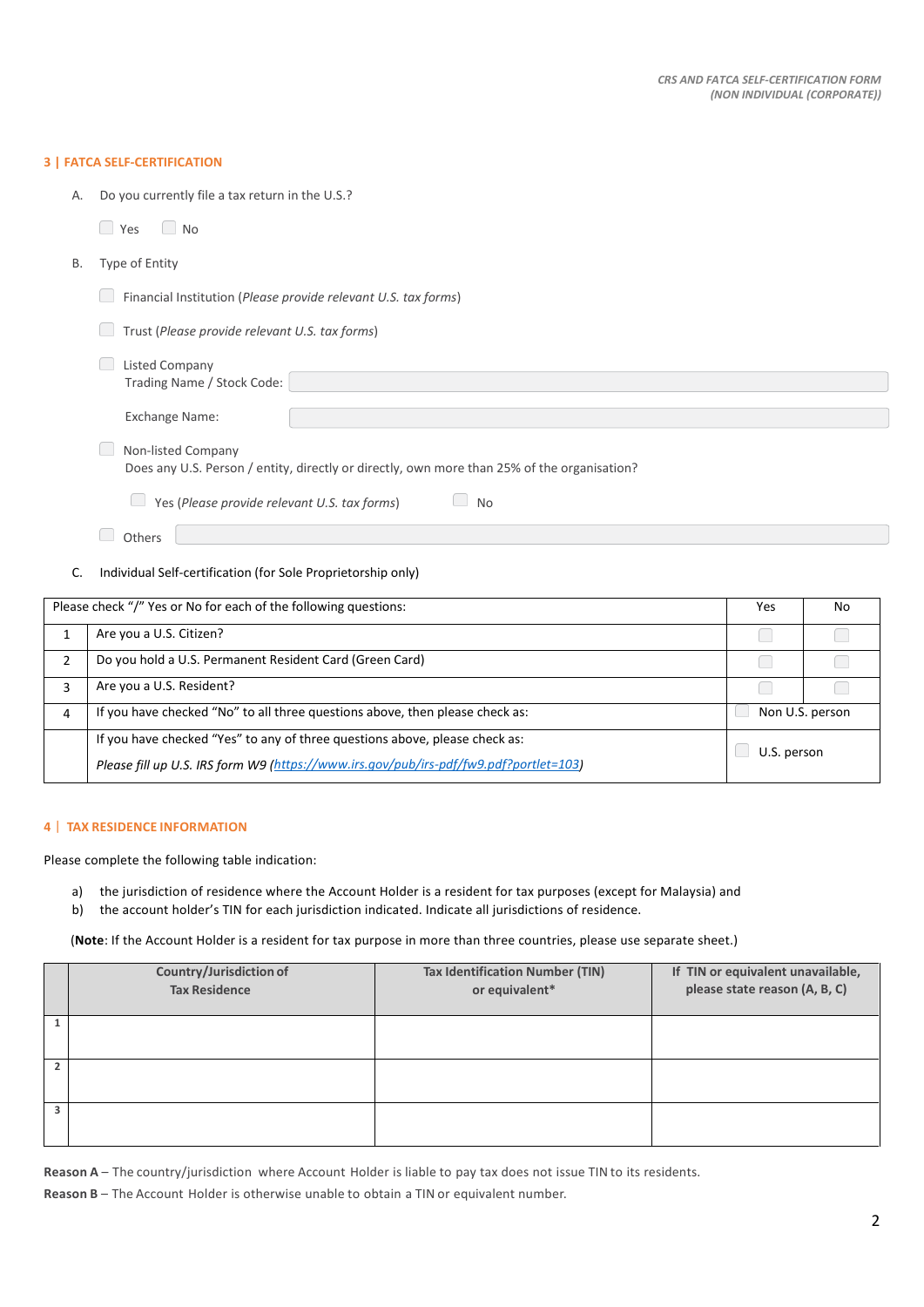**Reason C** – No TIN isrequired (**Note**: only select this reason if the authorities of the country of residence for tax purposes do not require the TIN to be disclosed)

For Reason B, please explain reason of Account Holder unable to obtain TIN or equivalent number:

# **5** | **ENTITY TYPE**

Please tick the applicable type of entity.

### **FINANCIAL INSTITUTION (FI)**

| Investment Entity located in a Non-Participating Jurisdiction and managed by another Financial Institution |
|------------------------------------------------------------------------------------------------------------|
| Complete the Controlling Person section below.                                                             |

# **NON FINANCIAL ENTITY (NFE)**

 $\Box$ Active NFE – A corporation that is publicly traded or a related entity of such corporation

| Listed Company                                                                                                                              |  |  |  |
|---------------------------------------------------------------------------------------------------------------------------------------------|--|--|--|
| Trading name:<br>Exchange name:                                                                                                             |  |  |  |
| Related entity of a listed company of:                                                                                                      |  |  |  |
| Exchange name:                                                                                                                              |  |  |  |
| A governmental entity, an international organisation, a central bank, or an entity wholly owned by one or more of the foregoing<br>entities |  |  |  |
| Others (e.g.: non-listed entity or non-profit organisation). Please describe:                                                               |  |  |  |
| Passive NFE – Not an Active NFE                                                                                                             |  |  |  |
| Investment Entity that is managed by another financial institution and located in a non-participating jurisdiction.                         |  |  |  |

 $\Box$  NFE that is not an active NFE.

# **6** | **CONTROLLING PERSONS**

**Note:** Complete this part if the Account Holder is an FI - Investment Entity located in a Non-Participating Jurisdiction and managed by another Financial Institution or a Passive NFE for CRS.

Please indicate the name of any Controlling Person (s) of the Account Holder:

| No   Name of Controlling Person(s) |
|------------------------------------|
|                                    |
|                                    |
|                                    |
|                                    |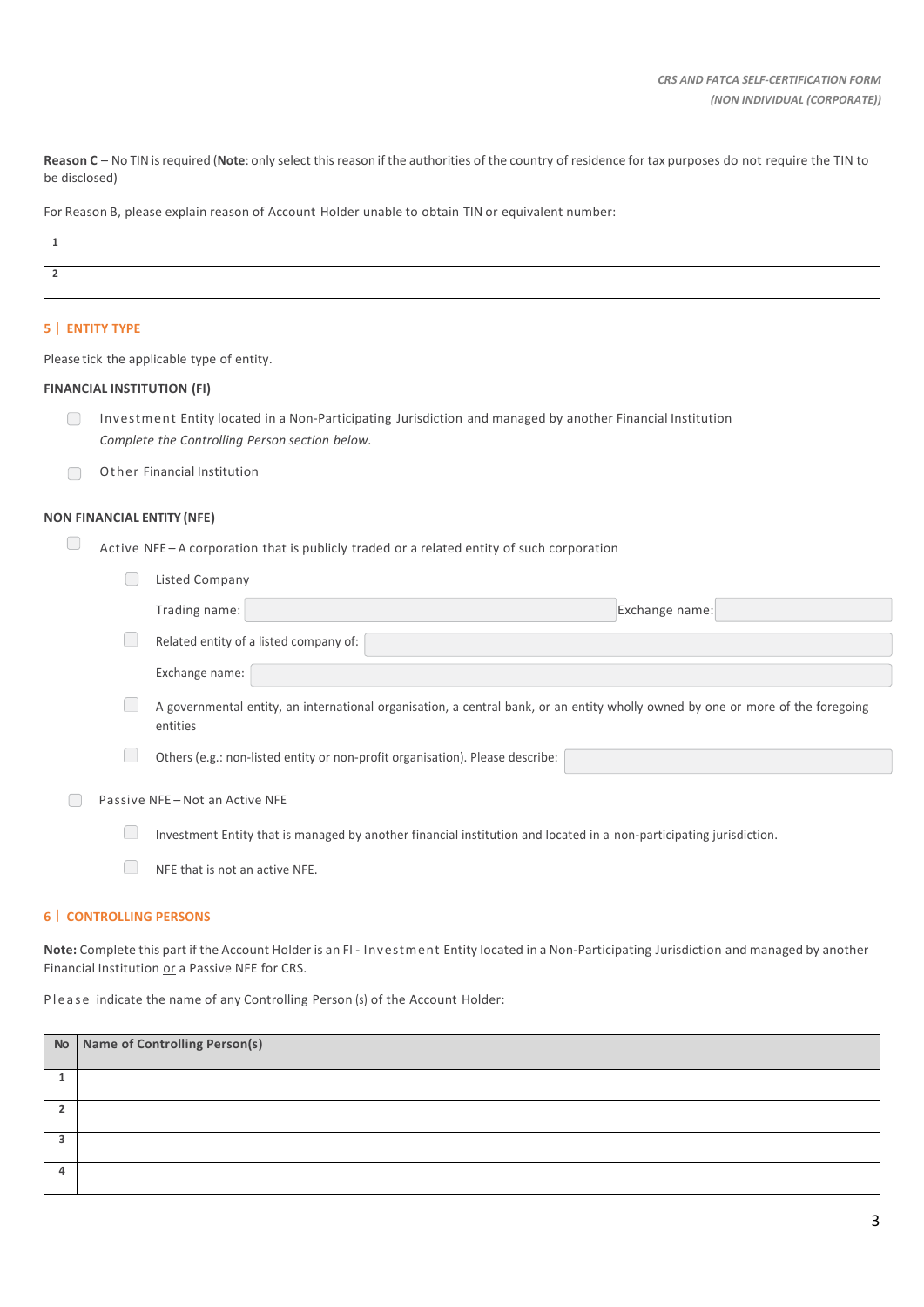# **7** | **DECLARATION**

I/We understand that the information supplied by me/us is subject to the terms and conditions governing the Account Holder's relationship with ARIM.

I/We hereby give my/our consent to ARIM to disclose directly or indirectly any information contained in this form and information regarding the Account Holder and any Reportable Account(s to any relevant tax authority, including of the country/jurisdiction in which this account(s) is/are maintained and exchanged with tax authorities of another country/jurisdiction or countries/jurisdictions in which the Account Holder may be resident for tax purposes pursuant to agreements between competent authorities to exchange financial account information.

I/We certify that I/we am/are authorised to sign for the Account Holder in respect of all the account(s) to which this form relates.

I/We hereby agree that ARIM may withhold from my/our account(s) such amounts in accordance with the provisions of FATCA or as may be stipulated by applicable laws, regulations, agreement or regulatory guidelines or directives.

I/We declare that all statements made in this declaration are, to the best of my knowledge and belief, correct and complete.

If there is any change in circumstances that affects the tax residency status of the Account Holder or causesthe information contained herein to become incorrect or incomplete, I/we understand that I/we am/are obligated to inform ARIM of the change in circumstances within 30 days of its occurrence and to provide a suitably updated self-certification and declaration.

For and on behalf of the Account Holder,

| <b>Authorised Signatory 1</b> | <b>Authorised Signatory 2</b> | <b>Authorised Signatory 3</b> | <b>Authorised Signatory 4</b> |
|-------------------------------|-------------------------------|-------------------------------|-------------------------------|
|                               |                               |                               |                               |
|                               |                               |                               |                               |
|                               |                               |                               |                               |
| (Signature)                   | (Signature)                   | (Signature)                   | (Signature)                   |
|                               |                               |                               |                               |
| Name:                         | Name:                         | Name:                         | Name:                         |
|                               |                               |                               |                               |
| Designation*:                 | Designation*:                 | Designation*:                 | Designation*:                 |
| Date:                         | Date:                         | Date:                         | Date:                         |
|                               |                               |                               |                               |
|                               |                               |                               |                               |

\*Please indicate the designation in which you are signing the form. If you are signing under a power of attorney, please also attach a certified copy of the power of attorney.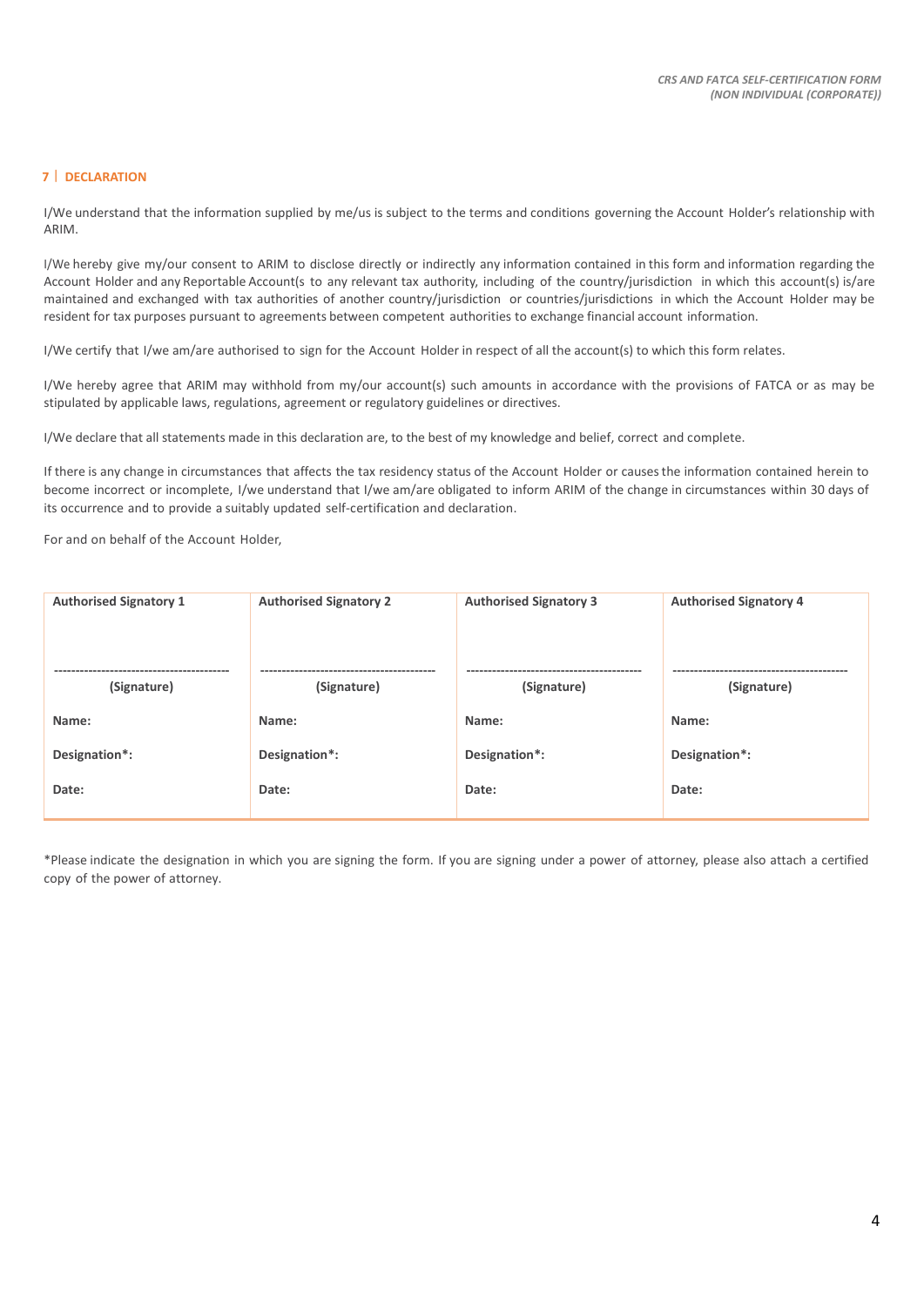# **FOR ARIM'S USE ONLY**

## *Reasonable Test:*

To be filled by marketing personnel **only if the entity is a sole-proprietorship**. Questions below are to be considered in conjunction with all documents & forms collected from clients (including this form).

## A. FATCA

|                                          | <b>U.S. Indicia Status</b>                                                                                                         | Yes/No |           | Action required if "Yes"                                                                                                                                                                                       |  |
|------------------------------------------|------------------------------------------------------------------------------------------------------------------------------------|--------|-----------|----------------------------------------------------------------------------------------------------------------------------------------------------------------------------------------------------------------|--|
| 1                                        | Have the Account Holder(s) provided a U.S. place of birth?                                                                         |        | $\bullet$ | If Account Holder is confirmed a U.S.<br>person:<br>- Form W-9 or<br>If Account Holder is non U.S. person:<br>- Certificate of Loss of Nationality, and<br>appropriate documentation N1 or<br>- Form W-8BEN N3 |  |
| $\overline{2}$                           | Have the Account Holder(s) provided any indication that the Account<br>Holder(s) is/are U.S. citizen or resident?                  |        | $\bullet$ | If Account Holder is confirmed a U.S.<br>person:                                                                                                                                                               |  |
| 3                                        | Have the Account Holder(s) provided a U.S. address (including P.O. Box)?                                                           |        |           | - Form W-9 or                                                                                                                                                                                                  |  |
| 4                                        | Have the Account Holder(s) provided only a U.S. telephone number?                                                                  |        | $\bullet$ | If Account Holder is non U.S. person:<br>- Appropriate documentation or                                                                                                                                        |  |
| 5                                        | Have the Account Holder(s) provided a U.S. telephone number and a non<br>U.S. telephone number?                                    |        |           | - Form W-8BEN N3                                                                                                                                                                                               |  |
| 6                                        | Have the Account Holder(s) provided any standing instructions to<br>transfer funds to an account maintained in the U.S.?           |        |           |                                                                                                                                                                                                                |  |
| $\overline{7}$                           | Have the Account Holder(s) granted Power of Attorney to a person with<br>a U.S. address?                                           |        |           |                                                                                                                                                                                                                |  |
| 8                                        | Have the Account Holder(s) provided only a U.S. "hold mail" or "in care<br>of" address, that is the sole address for this account? |        |           |                                                                                                                                                                                                                |  |
|                                          | Client(s)' FATCA classification:                                                                                                   |        |           |                                                                                                                                                                                                                |  |
|                                          | Non U.S. Person                                                                                                                    |        |           |                                                                                                                                                                                                                |  |
| U.S. Person                              |                                                                                                                                    |        |           |                                                                                                                                                                                                                |  |
| Recalcitrant client with U.S. Indicia    |                                                                                                                                    |        |           |                                                                                                                                                                                                                |  |
| Recalcitrant client without U.S. Indicia |                                                                                                                                    |        |           |                                                                                                                                                                                                                |  |
| Recalcitrant client that is U.S. Person  |                                                                                                                                    |        |           |                                                                                                                                                                                                                |  |
|                                          | Recalcitrant customer that is dormant account                                                                                      |        |           |                                                                                                                                                                                                                |  |

# B. CRS

|   | <b>CRS Indicia Status</b>                                                                                                           | Yes/No | <b>Action required if "Yes"</b>                                                |
|---|-------------------------------------------------------------------------------------------------------------------------------------|--------|--------------------------------------------------------------------------------|
|   | Have the Account Holder(s) provided any indication that the Account<br>Holder(s) are from other Jurisdictions*?                     |        | Documentary evidence to establish the<br>Account Holder's Jurisdiction status. |
| 2 | Have the Account Holder(s) provided any other <b>Jurisdiction address</b><br>(including P.O. Box)?                                  |        |                                                                                |
| 3 | Have the Account Holder(s) provided one or more telephone numbers in<br>other Jurisdiction?                                         |        |                                                                                |
| 4 | Have the Account Holder(s) provided any standing instructions to<br>transfer funds to an account maintained in other Jurisdictions? |        |                                                                                |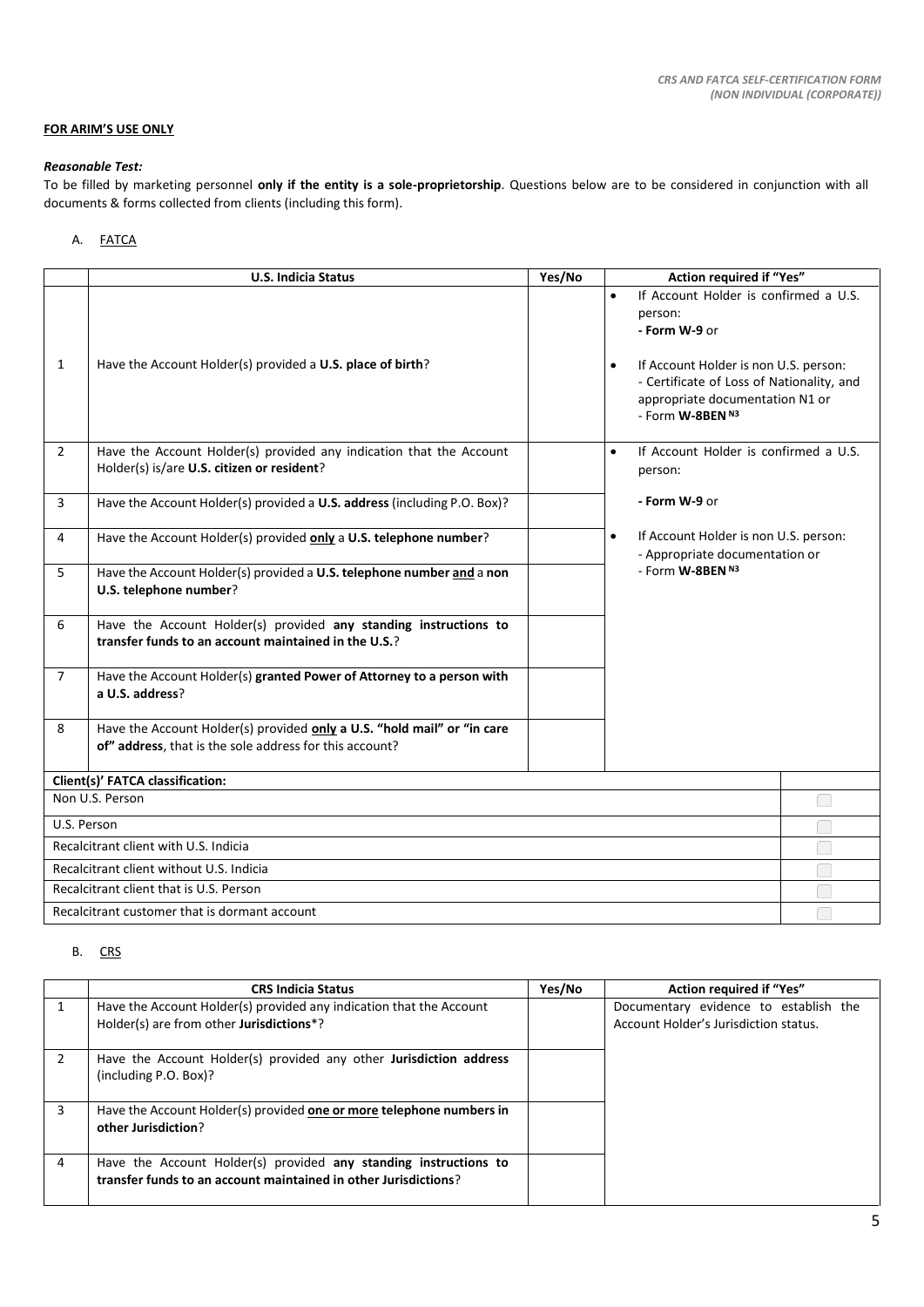| Have the Account Holder(s) granted Power of Attorney to a person with<br>address of other Jurisdiction?                                      |  |
|----------------------------------------------------------------------------------------------------------------------------------------------|--|
| Have the Account Holder(s) provided "hold mail" or "in care of" address<br>of other Jurisdiction, that is the sole address for this account? |  |

| Received By, | Verified By, | Checked By, | Approved By, |
|--------------|--------------|-------------|--------------|
|              |              |             |              |
|              |              |             |              |
|              |              |             |              |
| Date:        | Date:        | Date:       | Date:        |
|              |              |             |              |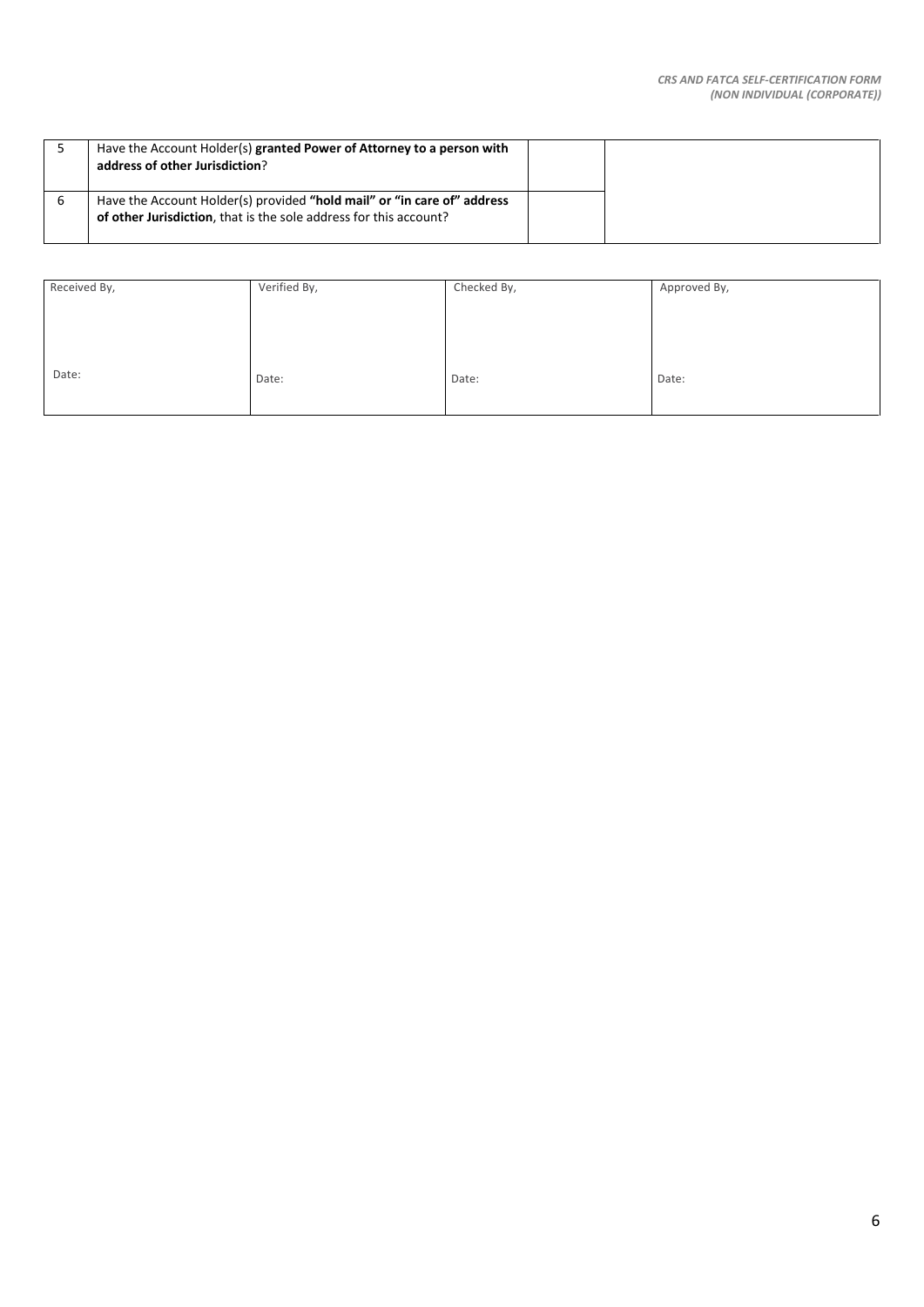#### **APPENDIX – DEFINITIONS**

**Note:** The following definitions are selected to assist you with the completion of this Form. Should you have any questions, please contact your tax, legal and/or other professional advisor.

#### **1. ACCOUNT HOLDER**

Means the person or legal entity listed or identified asthe holder of a Financial Account by the Financial Institution that maintains the account. A person, other than a Financial Institution, holding a FinancialAccount for the benefit of another person as an agent, a custodian, a nominee, a signatory, an investment advisor, an intermediary, or as a legal guardian, is not treated as the Account Holder.

### **2. ACTIVE NFE**

Means any Non-Financial Entity that meets any of the following criteria:

- a) less than 50% of the NFE's gross income for the preceding calendar year or other appropriate reporting period is passive income and less than 50% of the assets held by the NFE during the preceding calendar year or other appropriate reporting period are assets that produce or are held for the production of passive income;
- b) the stock of the NFE is regularly traded on an established securities market or the NFE is a Related Entity of an Entity the stock of which is regularly traded on an established securities market;
- c) the NFE is a Governmental Entity, an International Organisation, a Central Bank, or an Entity wholly owned by one or more of the foregoing;
- d) substantially all of the activities of the NFE consist of holding (in whole or in part) the outstanding stock of, or providing financing and services to, one or more subsidiaries that engage in trades or businesses other than the business of a Financial Institution, except that an Entity does not qualify for this status if the Entity functions (or holds itself out) as an investment fund, such as a private equity fund, venture capital fund, leveraged buyout fund, or any investment vehicle whose purpose is to acquire or fund companies and then hold interests or profits in those companies as capital assets for investment purposes;
- e) the NFE is not yet operating a business and has no prior operating history, (a " start-up NFE") but is investing capital into assets with the intent to operate a business other than that of a Financial Institution, provided that the NFE does not qualify for this exception after the date that is 24 months after the date of the initial organisation of the NFE;
- f) the NFE was not a Financial Institution in the past five years, and is in the process of liquidating its assets or is reorganising with the intent to continue or recommence operations in a business other than that of a Financial Institution;
- g) the NFE primarily engages in financing and hedging (inclusive of Islamic) transactions with, or for, Related Entities that are not Financial Institutions and does not provide financing or hedging (inclusive of Islamic) services to any Entity that is not a Related Entity, provided that the group of any such Related Entities is primarily engaged in a business other than that of a Financial institutions;
- h) the NFE meets all of the following requirements:
	- i. it is established and operated in its jurisdiction of residence exclusively for religious, charitable, scientific, artistic, cultural, athletic, or educational purposes; or it is established and operated in its jurisdiction of residence and it is a professional organisation, business league, chamber of commerce, labour organisation, agricultural or horticultural organisation, civic league or an organisation operated exclusively for the promotion of social welfare;
	- ii. it is exempt from income tax in its jurisdiction of residence;
	- iii. it has no shareholders or members who have a proprietary or beneficial interest or profit in its income or assets;
	- iv. the applicable laws of the NFE's jurisdiction of residence or the NFE's formation documents do not permit any income or assets of the NFE to be distributed to, or applied for the benefit of, a private person or non-charitable Entity other than pursuant to the conduct of the NFE's charitable activities, or as payment of reasonable compensation for services rendered, or as payment representing the fair market value of property which the NFE has purchased; and
	- v. the applicable laws of the NFE'sjurisdiction of residence or the NFE'sformation documents require that, upon the NFE's liquidation or dissolution, all of its assets be distributed to a Governmental Entity or other non-profit organisation, or escheat to the government of the NFE's jurisdiction of residence or any political subdivision thereof.

#### **3. CONTROLLING PERSON**

Means the natural persons who exercise control over an entity or any shareholder with interest or profit of more than 25% shares or such threshold set by the local authority. In the case of a trust, such term means the settlor, the trustee, the protector (if any), the beneficiaries or class of beneficiaries, and any other natural person exercising ultimate effective control over the trust, and in the case of a legal arrangement other than a trust, such term means persons in equivalent or similar positions. The term 'Controlling Persons' must be interpreted in a manner consistent with the FATF recommendations or by the local regulations governing non-individual entities.

#### **4. ENTITY**

Means a legal person or a legal arrangement, such as a corporation, partnership, trust or foundation.